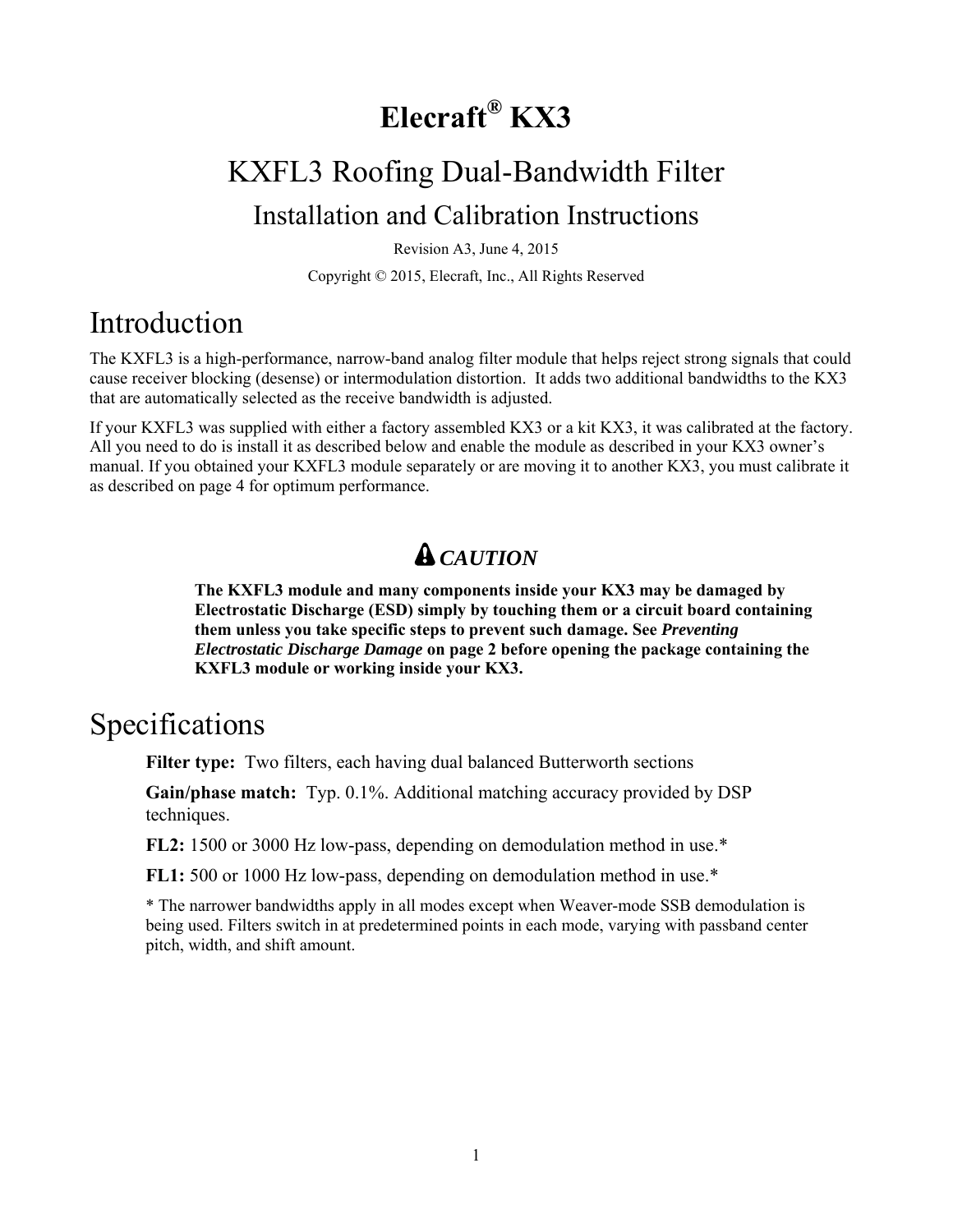# Setup and Operation

If you haven't already done so:

- Follow the instructions below to install your KXFL3 module.
- Turn to page 4 to calibrate the KXFL3 only if you purchased it separately from the KX3 or are installing the KXFL3 in a different KX3. KXFL3 modules shipped with either a factory assembled KX3 or a kit KX3 have been factory calibrated.

With the KXFL3 installed and enabled, the KX3 will automatically use its narrow filters, FL2 and FL3, whenever possible. Some receive settings require the roofing filters to be bypassed, which automatically selects FL1. These include: AM and FM modes, dual watch (DUAL RX menu entry), RX I.F. shift (RX SHFT menu entry), and some noise blanker settings. Refer to the KX3 owner's manual for details.

# Installing the KXFL3 Module

### **Preparing for Installation**

#### *Preventing Electrostatic Discharge Damage*

ESD damage may occur with static discharges far too little for you to notice. A damaged component may not fail completely at first. Instead, the damage may result in below-normal performance for an extended period of time before you experience a total failure.

We strongly recommend you take the following anti-static precautions (listed in order of importance) to ensure there is no voltage difference between the components and any object that touches them:

- Leave the KXFL3 module in its anti-static packaging until you install it.
- Wear a conductive wrist strap with a series 1-megohm resistor that will constantly drain off any static charge that accumulates on your body. If you do not have a wrist strap, touch a ground briefly before touching any sensitive parts to discharge your body. Do this frequently while you are working. You can collect a destructive static charge on your body just sitting at the work bench.

## *WARNING*

**DO NOT attach a ground directly to yourself without a current-limiting resistor as this poses a serious shock hazard. A wrist strap must include a 1-megohm resistor to limit the current flow. If you choose to touch an unpainted, metal ground to discharge yourself, do it only when you are not touching live circuits with any part of your body.** 

- Use a grounded anti-static mat on your work bench (see below).
- If you pick up a pc board that was not placed on an anti-static mat or in an anti-static package, touch first a ground plane connection on the board such as a connector shell or mounting point.
- If you use a soldering iron to work on a circuit board, be sure your iron has an ESD-safe grounded tip tied to the same common ground used by your mat and wrist strap.

#### *Choosing an Anti-Static Mat*

An anti-static mat must bleed off any charge that comes in contact with it at a rate slow enough to avoid a shock or short circuit hazard but fast enough to ensure dangerous charges cannot accumulate. Typically, a mat will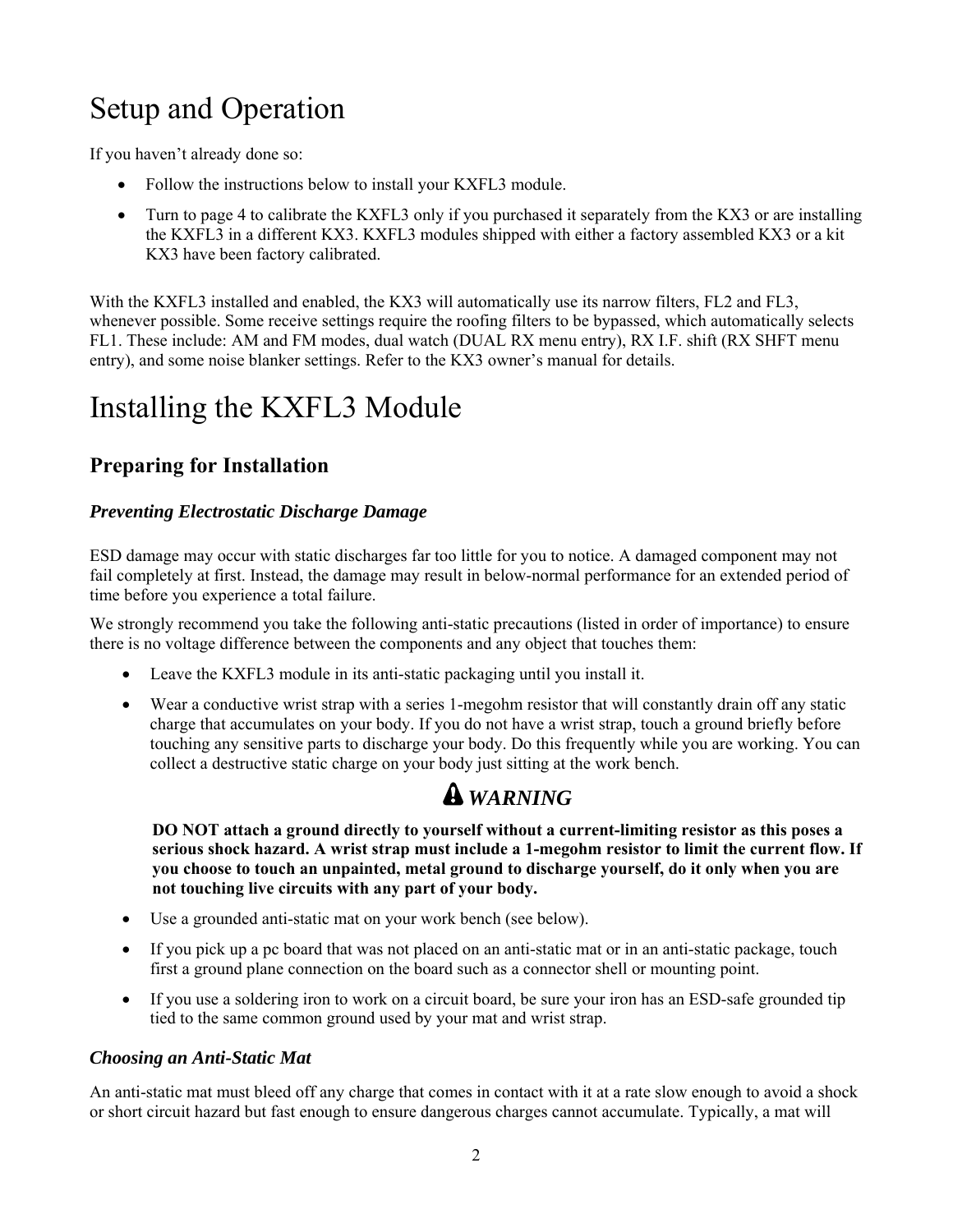have a resistance of up to 1 Gigaohm ( $10^9$  ohms). Testing a mat requires specialized equipment, so we recommend that you choose an anti-static mat that comes with published resistance specifications and clean it as recommended by the manufacturer. Testing has shown that many inexpensive mats that do not specify their resistance have resistance values much too high to provide adequate protection, even after they were cleaned and treated with special anti-static mat solutions.

Suitable anti-static table mats are available from many sources including:

- U-line (Model 12743 specified at  $10^7$  ohms)
- Desco (Model 66164, specified at  $10^6$  to  $10^8$  ohms)
- $3M^{TM}$  Portable Service Kit (Model 8505 or 8507, specified at 10<sup>6</sup> to 10<sup>9</sup> ohms)

### **Tools Required**

- 1. ESD Protection (see *Preventing Electrostatic Discharge Damage*, pg 2).
- 2. #1 size Phillips screwdrivers. To avoid damaging screws and nuts, a power screwdriver is *not*  recommended.
- 3. Soft cloth or clean, soft static dissipating pad to lay cabinet panels on to avoid scratching.

### **Parts Supplied**

Be sure you have the following components in your kit. If anything is missing, contact Elecraft customer support (pg 13).

| <b>ILLUSTRATION</b> | <b>DESCRIPTION</b>                             | QTY.        | <b>ELECRAFT</b><br>PART NO. |
|---------------------|------------------------------------------------|-------------|-----------------------------|
|                     | <b>KXFL3 Module</b><br><b>A ESD SENSITIVE!</b> | 1           | E850492                     |
|                     | <b>Test Antenna</b>                            | 1           | E850543                     |
|                     | Screw, 5/8" (15.9mm), Flat Head, Black         | $\mathbf 1$ | E700307                     |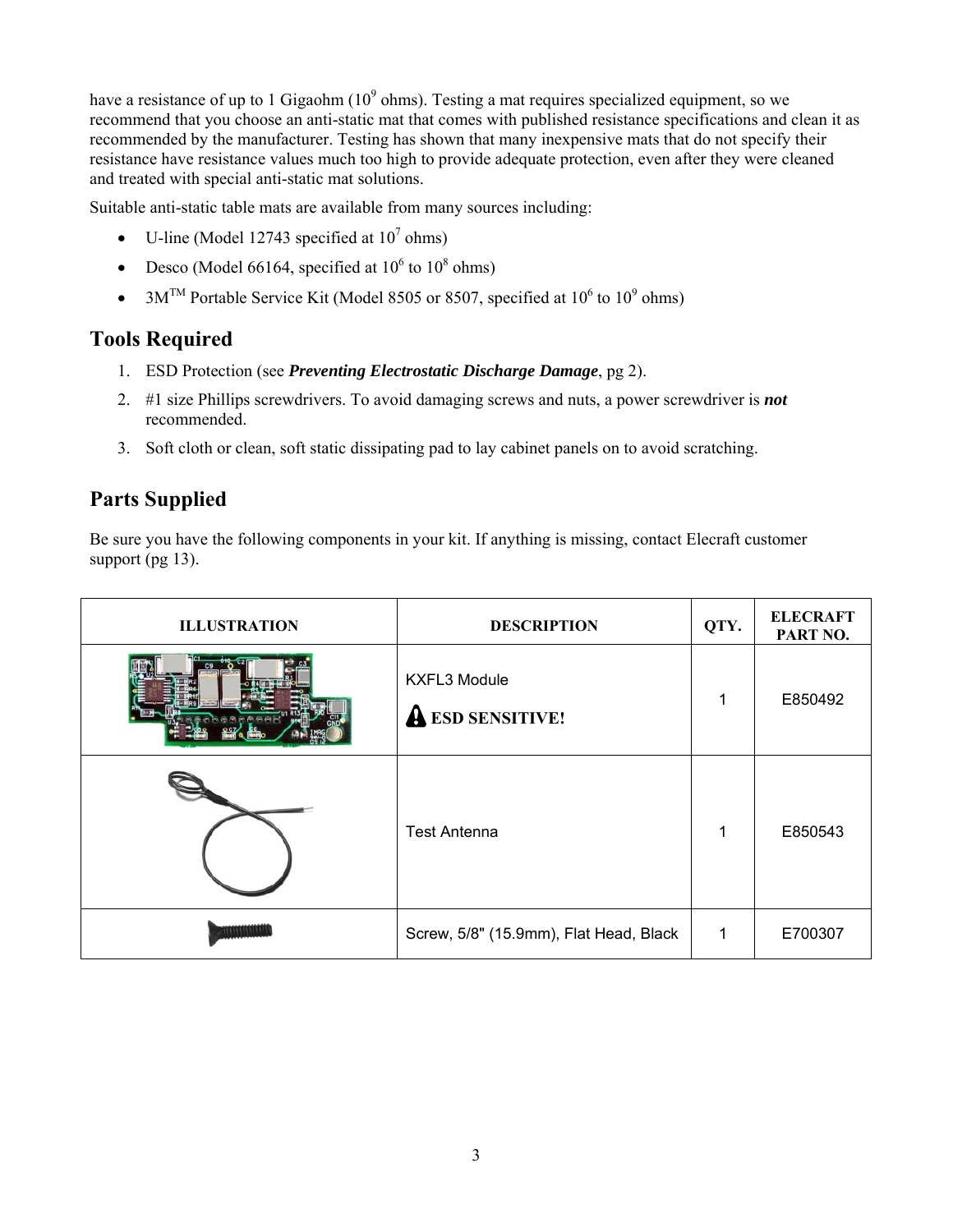### **Installation Procedure**

Disconnect all cables attached to the KX3 and remove the KXPD3 paddles if installed.

Open the KX3 just as you would to install or remove batteries (see *Internal Batteries* in your Owner's Manual for details about how to do this).

Remove the internal batteries (if present).

A When installing the KXFL3 board in the next step, note that the KXFL3 connector has 9 pins while the connector in the KX3 has openings for 12 pins. The three terminals shown are not used by the KXFL3 board.



Figure 1. KXFL3 Connector.

Taking ESD precautions, remove the KXFL3 and plug it into J3 on the KX3 RF board as shown in Figure 2. The screw is there only to ensure the KXFL3 module cannot be knocked out of its socket by rough handling of the KX3. It does not provide a ground return or other function.



Figure 2. Installing the KXFL3 Module.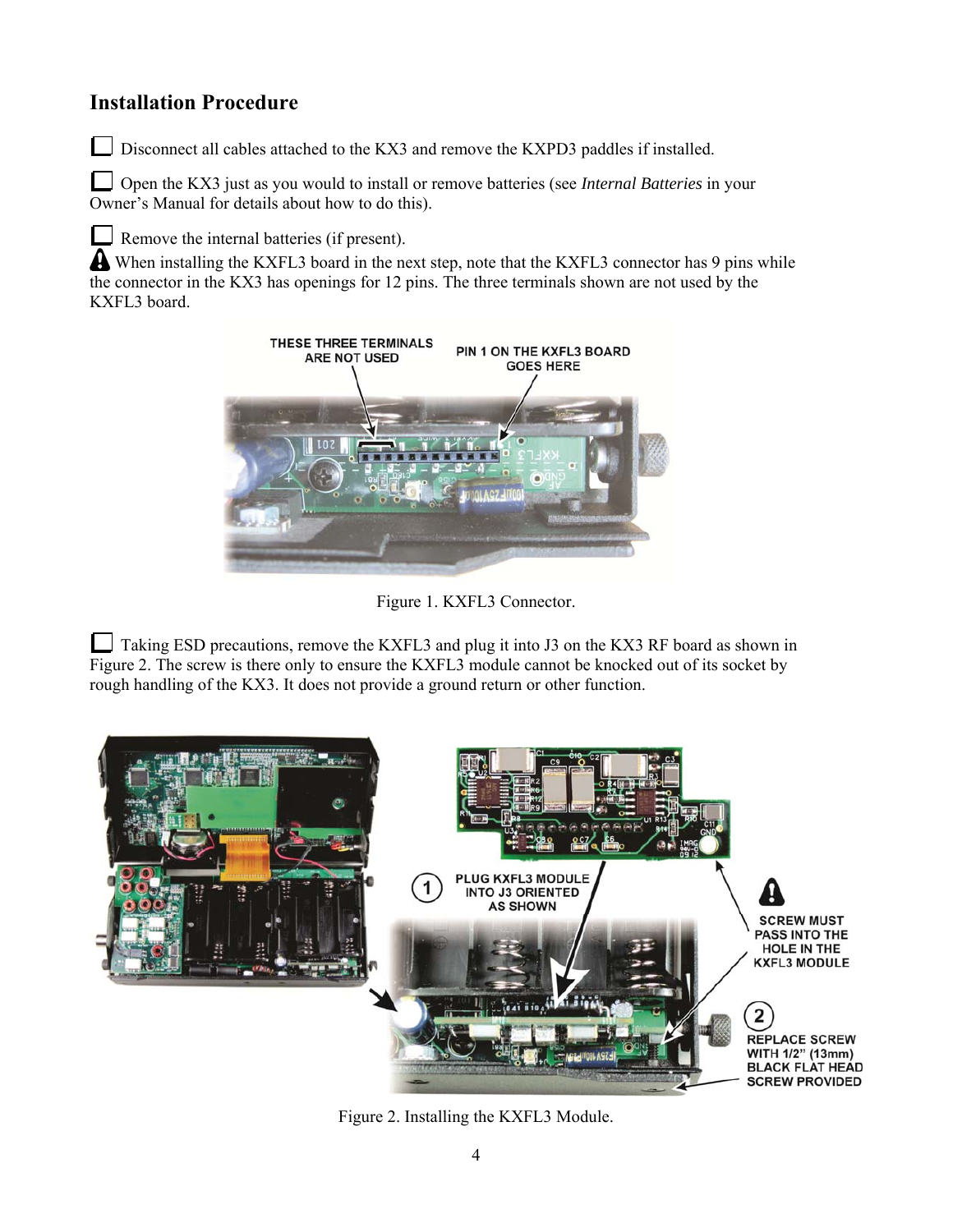You must enable the KXFL3 before it can be used. Replace the batteries (if used), close the KX3, apply power if needed and enter the menu. Set RX FIL to NOR and turn the KX3 off for at least 5 seconds then turn it back on. Now calibrate the KXFL3 as described in the next section.

# Calibration

Calibration adjusts the gain and phase of each filter to provide optimum rejection of the opposite-sideband image.

The procedure requires a signal source in the 14-MHz range that can provide a signal level of between approximately -73 and -33 dBm. This can be provided by an external signal generator such as an Elecraft XG1, XG2 or XG3. If you do not have a signal generator you can use an internal signal picked up by the antenna assembly provided with your KXFL3 that will "sniff" adequate signal from a 16 MHz oscillator inside the KX3.

### **Installing the Antenna to Pick Up the Internal 16 MHz Oscillator**

If you have an external signal generator you wish to use, skip this section and turn to *Setup for Calibration* on page 7.

Disconnect all cables attached to the KX3 and remove the KXPD3 paddles if installed.

Open the KX3 just as you would to install or remove batteries (see *Internal Batteries* in your Owner's Manual for details about how to do this). If any batteries are installed, remove them.

Position the antenna wire loop around the 16 MHz oscillator crystal as shown in Figure 3 and route the wire behind the battery retainer and out next to the VFO encoder as shown. Loosen the screw shown as necessary to give you room to fit the cable, but do not remove the screw entirely to avoid accidentally damaging the battery retainer. The retainer will hold the loop in place as you close the KX3 later.



Figure 3. Positioning the Test Antenna at the 16 MHz Oscillator.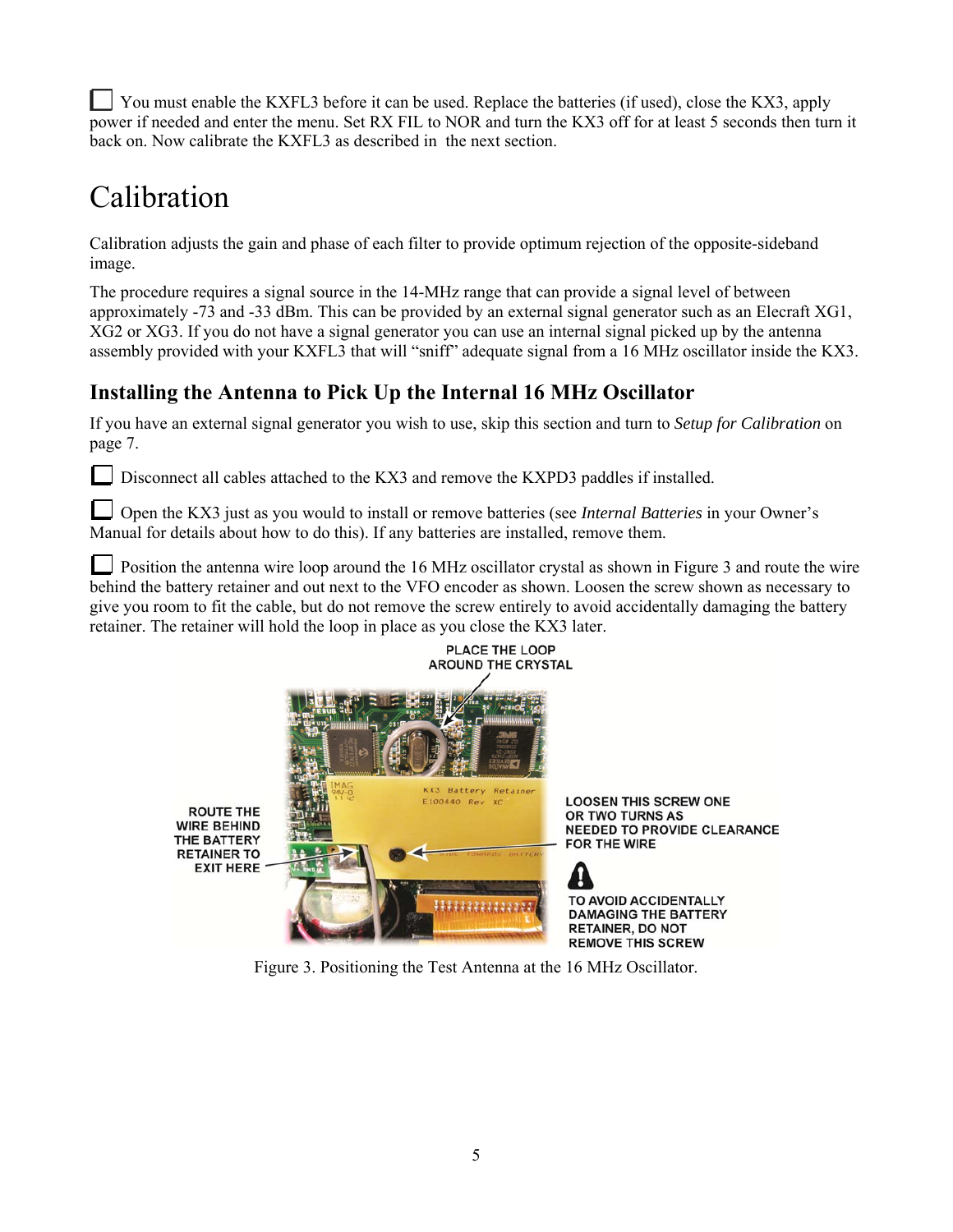Connect the loose end of the test antenna to the KX3 antenna input as shown in Figure 4 if no KXAT3 is installed or as shown in Figure 5 if a KXAT3 is installed.



Figure 4. Connecting the Test Antenna to the KX3 Input - No KXAT3.



Figure 5. Connecting the Test Antenna to the KX3 Input – With KXAT3.

Close the KX3 case again, taking care to ensure that the loop remains in place around the crystal and the end of the wire remains plugged into the connector.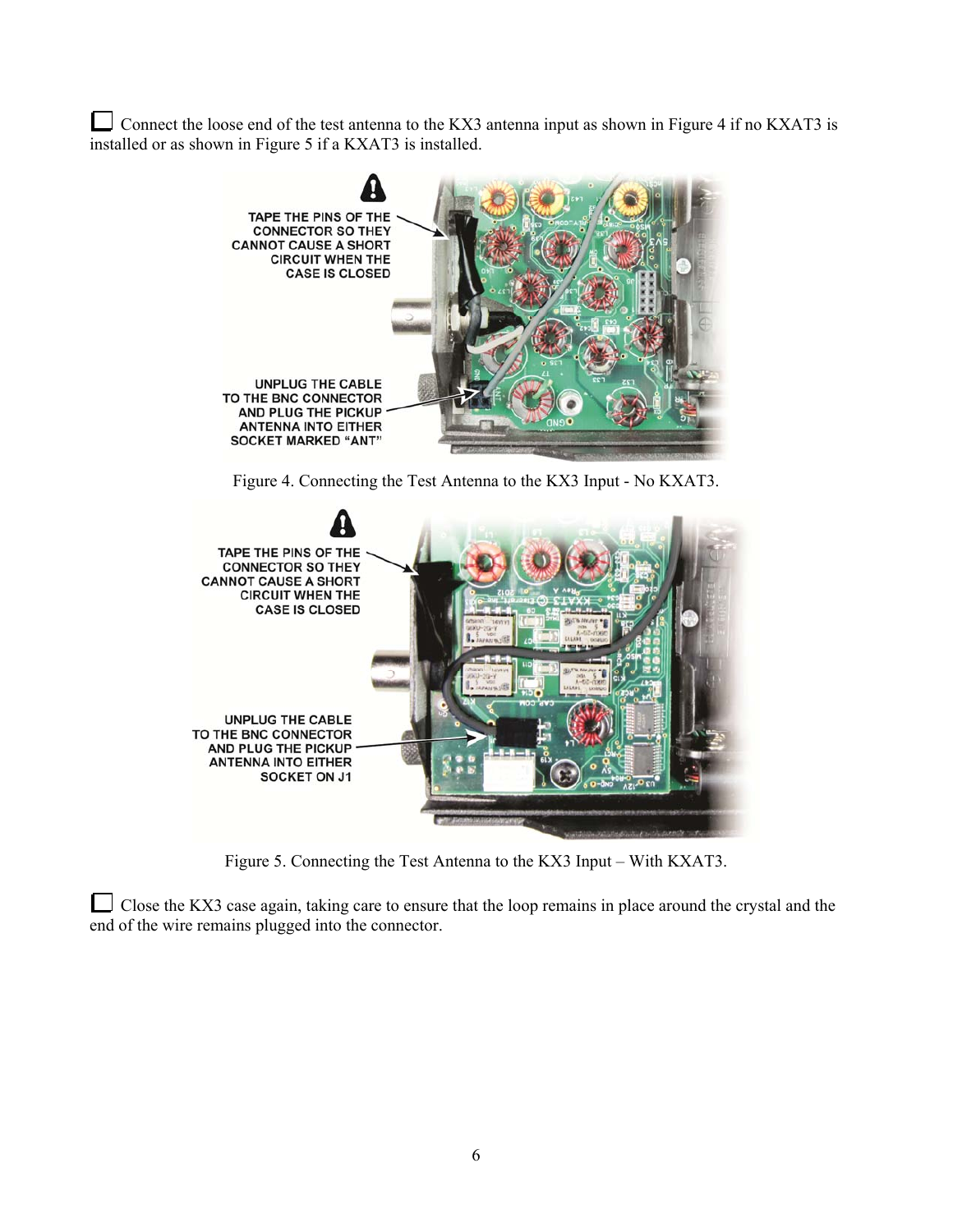### **Setup for Calibration**

This procedure is written for someone using a KX3 for the first time, but it is not a comprehensive tutorial. Complete operating instructions are in the KX3 Owner's Manual.

The following symbols are used throughout the procedure to indicate KX3 front panel operations:

| <b>LSB</b>              | Display icon or text                                                                             |  |  |
|-------------------------|--------------------------------------------------------------------------------------------------|--|--|
| $\rightarrow$           | <i>Enter</i> keypad function                                                                     |  |  |
| А                       | Lock indicator (applies to VFO or menu parameter)                                                |  |  |
| <b>XMIT</b>             | <b>Tap</b> switch function (labeled <i>on</i> a switch)                                          |  |  |
| <b>TUNE</b>             | <b>Hold</b> switch function (labeled <i>below</i> a switch; hold for about 1/2 second)           |  |  |
| $\circlearrowright$ MIC | Function of a rotary control (knob)                                                              |  |  |
| OFS / B<br>い            | <b>Tap</b> switch function of a rotary control (labeled <i>above</i> a knob)                     |  |  |
| OCLR                    | <b>Hold</b> switch function of rotary control (labeled <i>below</i> a knob; hold for 1/2 second) |  |  |
| <i>BKLIGHT</i>          | Menu entry                                                                                       |  |  |

Disconnect anything connected to the KX3 antenna BNC connector.

Connect power and tap the **BAND**- and **ATU TUNE** switches simultaneously to turn the KX3 on. Allow the KX3 to warm up about 15 minutes before beginning to make the nulling adjustments on page 10.You can continue with the setup procedure below while the KX3 is warming up.

 $\Box$  Hold  $\odot$  **PWR** and set the output power to **0.0W** on the display. Tap  $\odot$  **PWR** again to exit.

Switch the KX3 to the 20 meter band using direct frequency entry as follows:

- Tap **FREQ ENT** . The display will show six dashes**: - - -**
- Using the switches along the bottom of the front panel, enter 14.000.
- $\bullet$  Tap  $\overline{\bullet}$ . The frequency will appear on the LCD.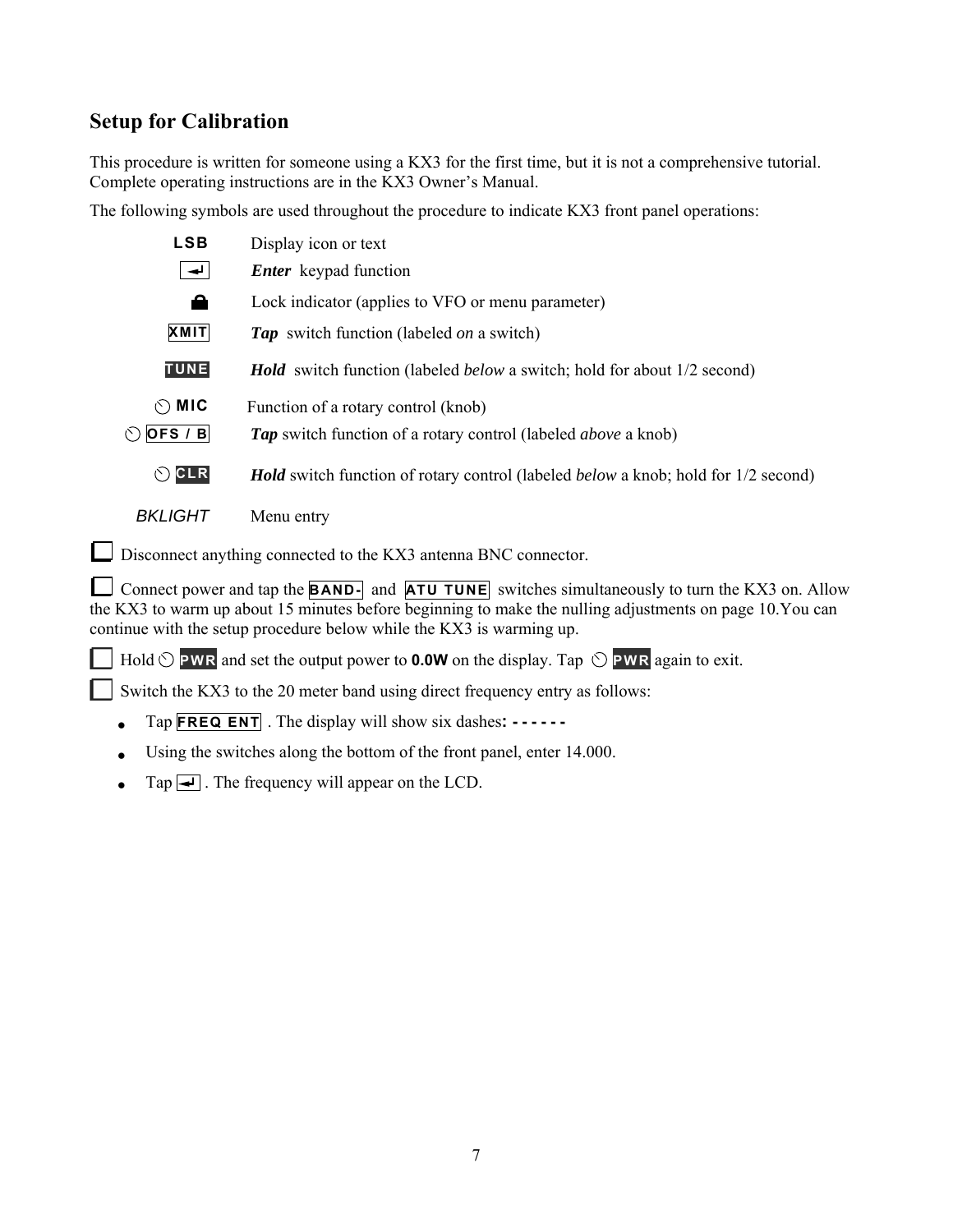Hold **MENU** to access the menu. *BKLIGHT* will appear on the display if the menu hasn't been accessed since power was turned on. Rotate the  $\circ$  **OFS / B** knob (above the **MENU** switch) to set the following menu parameters. Change each parameter as needed by rotating the large VFO knob (note that the menu entries are in alphabetical order):

- Set *AGC MD* to **ON**.
- If the KXAT3 is installed, set *ATU MD* to **BYP.**
- Set *DUAL RX* to **OFF.**
- Set *RX SHFT* to **NOR.** If you need to change the parameter, you must first unlock it by holding the **KHZ** switch for at least 3 seconds (the lock symbol will disappear and *UNLOCK* will appear briefly on the LCD). Note that this is a per-band setting as indicated by the **14.0** on the display. You only need to set it for the 14 MHz band.
- Set *RX XFIL* to **NOR.**
- Set *SMTR MD* to **NOR.**
- Tap the **DISP** switch to exit the menu.
- Tap the **BAND** and **ATU TUNE** switches simultaneously to turn the KX3 off for 3 seconds, minimum, then tap them again to turn the KX3 on. This causes certain parameters that you many have changed in the menu to take effect. Doing this will not affect your warm-up period.

Tap the **MODE** switch to select CW as shown on the LCD.

If **REV** appears below **CW** on the LCD, hold the **MODE** switch until it disappears.

If **ATT** appears on the LCD (directly above **XFIL** near the center of the display), tap  $\boxed{ATTN}$  to turn the attenuator off.

Tap the  $\circlearrowright$  **AF/RF-SQL** knob and rotate it so that **RF** - - 0 is displayed (this is the setting for maximum RF gain).

Tap the  $\circlearrowright$  **AF/RF-SQL** knob and rotate it so that **AF 15** is displayed. This is a moderate audio frequency gain setting. You can adjust it as desired throughout this procedure.

 $\Box$  Hold **PITCH** and then rotate the  $\odot$  **KEYER/MIC** knob until the LCD displays a pitch of **530 HZ.** Tap the **KEYER/MIC** knob to exit.

Locate the passband graphic display in the lower left corner of the LCD. To the right of it will be either a **I** or **II**. If **II** is displayed, tap the  $\circlearrowright$  **PBT I/II** knob to display **I**.

Rotate the  $\circlearrowright$  **PBT I/II** knob to display **BW 0.30** on the LCD. That sets the receive bandwidth to 0.3 KHz.

|  | $\Box$ Tap the $\Diamond$ <b>PBT 1/11</b> knob to display <b>II</b> on the LCD. |
|--|---------------------------------------------------------------------------------|
|--|---------------------------------------------------------------------------------|

Rotate the  $\circlearrowright$  **PBT I/II** knob to display **FC**  $*0.53$ . The  $*$  indicates that the passband is centered on the 530 Hz pitch frequency you entered earlier. While adjusting the control you may notice that the bandwidth graphic on the LCD moves between the two passband limits as well.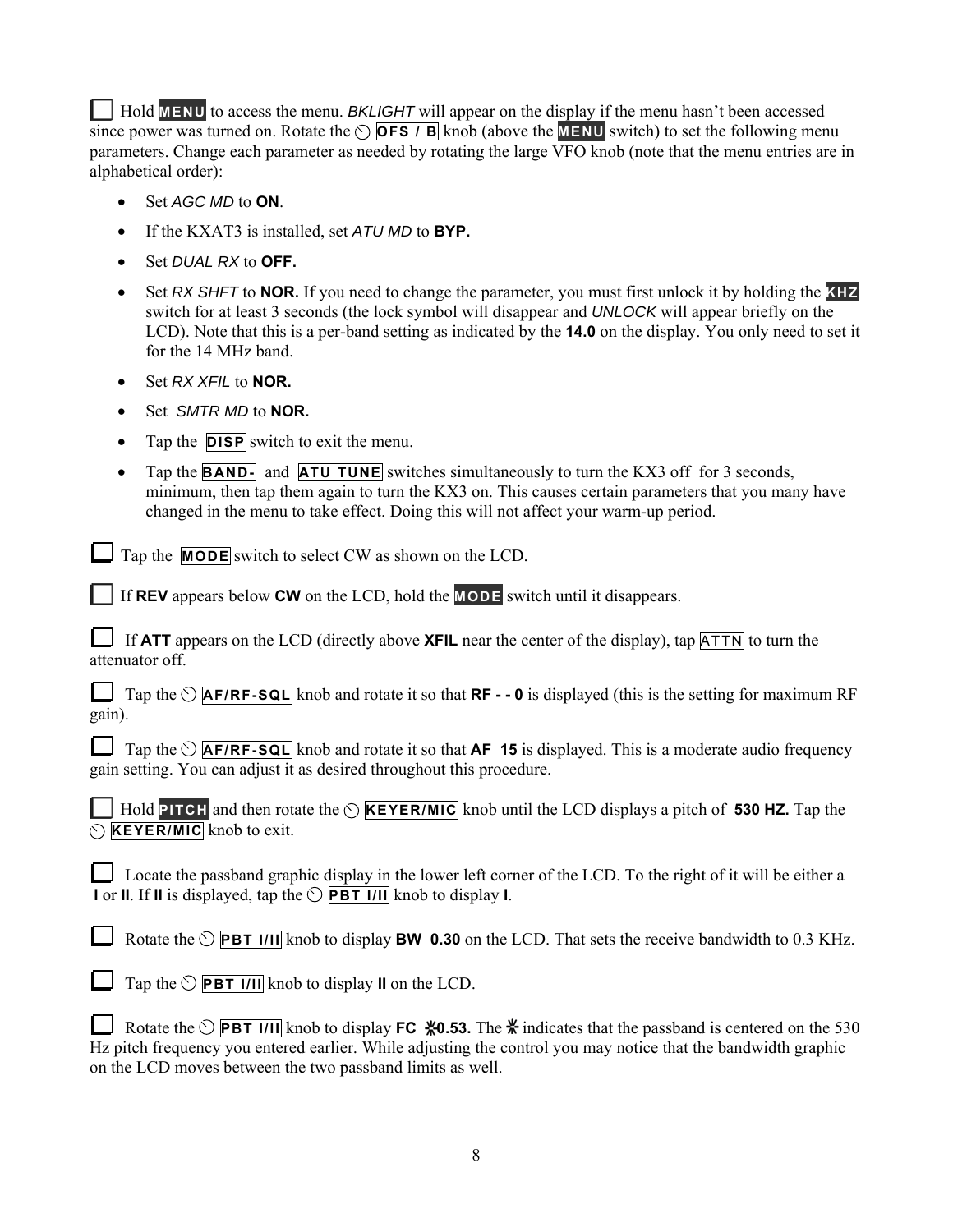#### **Signal Generator Input**

Do this only if you are using an external signal generator and have not installed the internal test antenna as described on page 5. Otherwise skip directly to *Internal 16 MHz Signal Input* below.

Connect the signal generator to the KX3's BNC antenna input. Set the signal generator to any convenient frequency in the 14 MHz range.

Use direct frequency entry to tune the KX3 to the signal generator's frequency. Note that the numbers 7, 8 and 9 are entered by tapping the three encoders directly above the numbered switches.

 $\Box$  Turn off any modulation of the signal generator, if applicable.

 $\Box$  Set the signal generator output as follows:

- If the output can be set to -33 dBm (e.g. XG3), do so. On the KX3, tap **PRE** to turn the KX3 preamp off (**PRE** will appear on the LCD when the preamp is on and disappear when the preamp is off).
- If the output can be only set to -73 dBm (e.g. XG1, XG2), do so. On the K3tap **PRE** to turn the KX3 preamp on.

#### **16 MHz Signal Input**

Perform the following if you have installed the test antenna as described on page 5.

Use direct frequency entry to tune the KX3 to 16.000 MHz.

On the KX3, tap **PRE** to so that **PRE** appears on the LCD, meaning that the preamp is on.

### **Tuning in the Test Signal**

Using the large tuning knob, tune in the test signal so that you can hear it and see it indicating on the Smeter display in the upper left corner of the LCD. You may find another signal just over 1 kHz below the main signal. That will be the opposite sideband response that will be suppressed by this calibration procedure. Tune in the higher-frequency signal and for the strongest indication on the S-meter.

Note the signal level on the S-meter. It should be between  $S9+10$  and  $S9+30$ . When using an external signal generator, adjust its output level as needed. If using the internal test antenna or your external signal source cannot be adjusted, you can increase the preamp gain if needed as follows:

- Hold **MENU** to access the menu and rotate the  $\circ$  **OFS** *I* B knob to display *PREAMP* on the LCD.
- The display will indicate **14.0** (the band selected) followed by **10 db** or **20 db** indicating the amount of preamp gain on this band. Rotate the VFO knob to increase the gain by 10 dB. You can set it as low as 10 dB or as high as 30 dB.
- Tap **DISP** to exit the menu.

Tap **RATE** if needed to display three digits to the right of the second decimal point.

 Hold **CWT** to enable CW auto-spot. Note that the S-meter display above S-9 changes to a line with **CWT**  above an arrow at the center.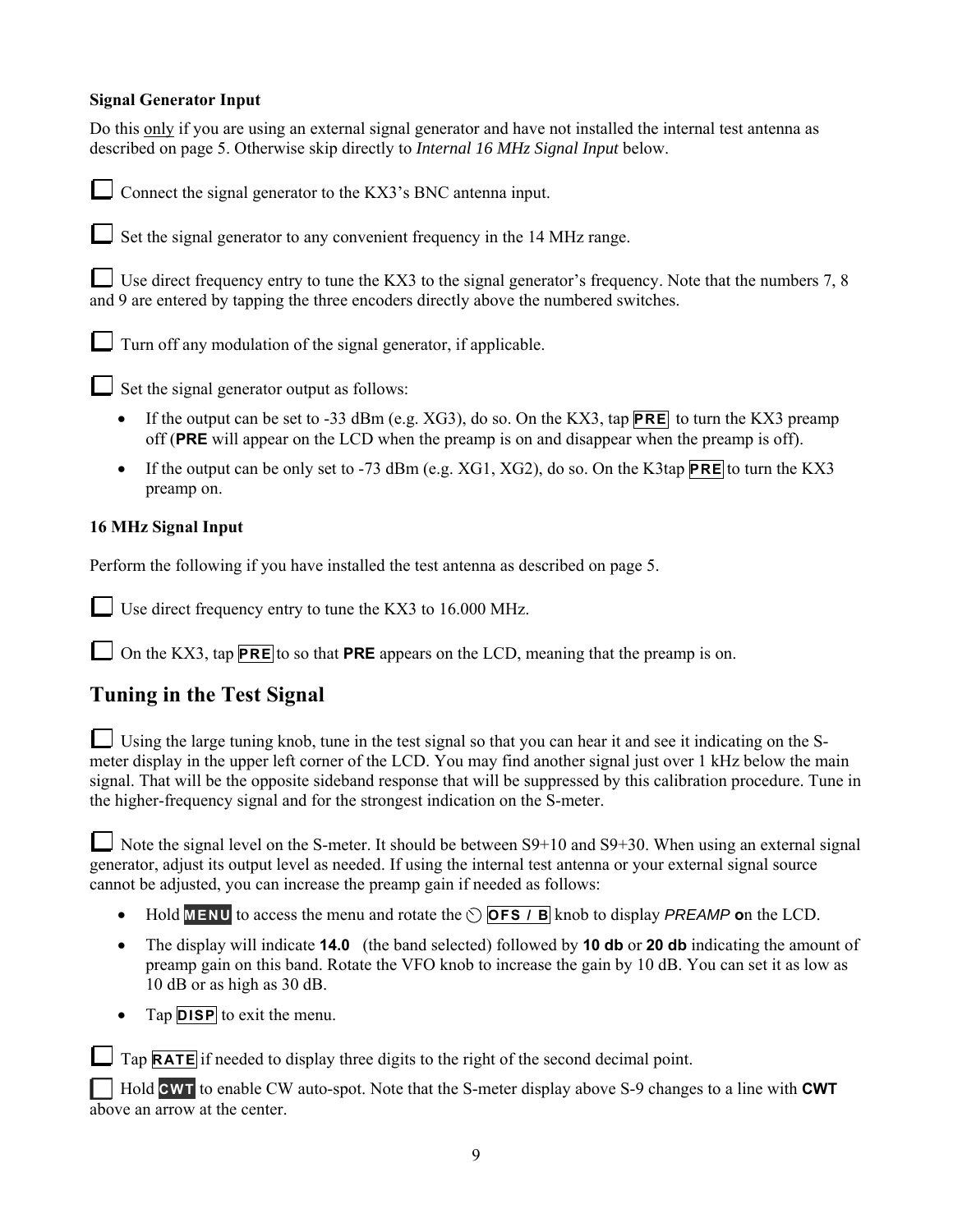$\Box$  Tap **SPOT** AUTO will appear briefly on the LCD and the KX3 will automatically tune to center the signal in the passband, indicated by the vertical bar on the **CWT** display lining up directly under the **CWT** arrow.

 $\Box$  Tap  $\overline{RIT}$  to enable receive incremental tuning. The **OFS** LED will light and  $\overline{RIT}$  will appear below the main frequency on the LCD.

Turn the knob below the **OFS** LED until the LCD indicates exactly **- - 1.06**. This is the frequency of the opposite sideband. You may hear the signal as you tune it in if the opposite sideband suppression is poor enough. If heard, do not try to peak the signal. Set the RIT to exactly **- - 1.06.** 

 Hold **RATE** until the lock symbol appears in the upper right corner of the LCD (approximately 3 seconds). This will ensure that you do not accidentally change the tuning of the main VFO or the RIT while performing the rest of the calibration. If you are using an external signal generator, be sure you do not change its frequency.

### **Nulling the Opposite Sideband Signal**

**Hold MENU** to access the menu and rotate the  $\circ$  **OFS** / **B** knob to display *RXSBNUL* on the display.

 Hold **KHZ** until the lock icon in the upper right corner of the LCD disappears to unlock the *RXSBNUL* parameter adjustment.

Without leaving the menu, tap **ATTN**. The LCD will display **PHASE** followed by a number. Write down the number in case you want to return to the original settings.

Adjust the VFO to find the phase number at which the signal is weakest. It is often easiest to find the weakest setting by listening to the signal rather than watching the S-meter indication.

> **A** If the strength of the signal does not change as you adjust the VFO knob, check to be sure RIT is still on (the  $\overline{RIT}$  symbol should be displayed on the LCD, as before). If not, tap **RIT** to turn it on. If RIT is on, double-check the tuning you did in the first two steps to be sure the RIT offset is exactly **- - 1.06.**

Tap **PRE** . The LCD will display **GAIN** followed by a number. Write down the number in case you want to return to the original settings.

 $\Box$  Adjust the VFO to find the gain number at which the signal is weakest.

Continue to tap **ATTN** and **PRE** to alternately switch between **PHASE** and **GAIN,** while adjusting the VFO for the weakest signal, until no further improvement is obtained.

Record the phase and gain values below. Having these values will allow you to reset them in the event they are ever changed accidentally without re-running the whole calibration procedure:

FL3: Gain: \_\_\_\_\_\_\_\_\_ Phase:\_\_\_\_\_\_\_\_\_\_\_

Check the passband tuning indicator just to the left of graphic bandwidth display in the lower left corner of the LCD. It should display **I**. If **II** is shown, tap the  $\circlearrowright$  **PBT I/II** knob to display **I**.

Rotate the  $\circlearrowright$  **PBT I/II** knob to display **BW 0.60** (0.6 KHz). Note that the **XFIL** display changes from **FL3** to **FL2**.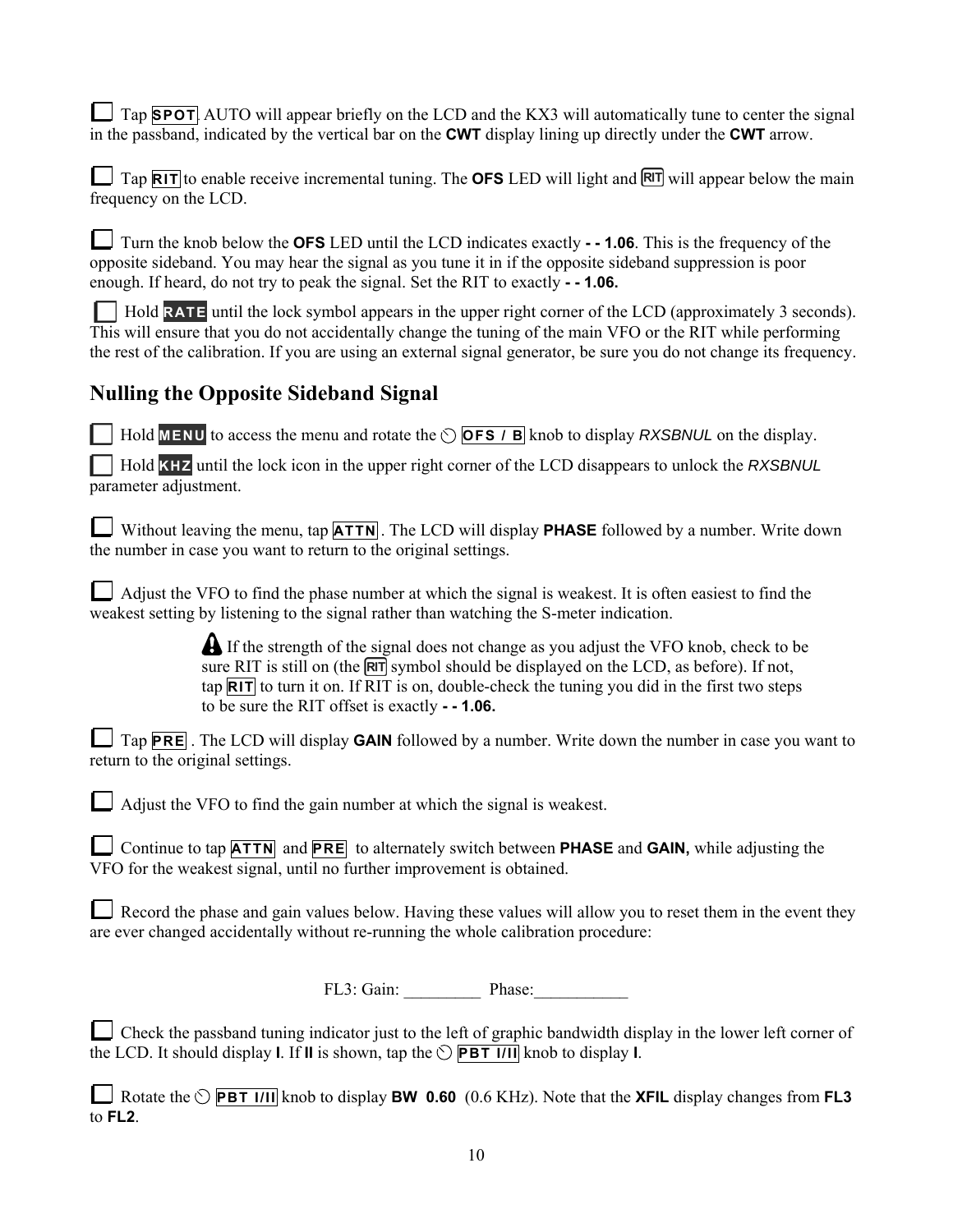Tap **ATTN** and **PRE** to switch between **PHASE** and **GAIN** and set the VFO to enter the values you recorded for FL3 above as a starting point.

| Continue to tap <b>ATTN</b> and <b>PRE</b> to alternately switch between <b>PHASE</b> and <b>GAIN</b> , while adjusting the |  |
|-----------------------------------------------------------------------------------------------------------------------------|--|
| VFO for the weakest signal, until no further improvement is obtained.                                                       |  |

Record the phase and gain values below:

FL2: Gain: \_\_\_\_\_\_\_\_\_ Phase:\_\_\_\_\_\_\_\_\_\_\_

Rotate the **PBT I/II** knob to display **BW 2.20** (2.2 KHz). Note that the **XFIL** display changes from **FL2**  to **FL1**.

Tap **ATTN** and **PRE** to switch between **PHASE** and **GAIN** and set the VFO to enter the values you recorded for FL2 above as a starting point.

Continue to tap **ATTN** and **PRE** to alternately switch between **PHASE** and **GAIN,** while adjusting the VFO for the weakest signal, until no further improvement is obtained. **Note that the final values for FL1 may be significantly different from those established for FL2 or FL3.** 

Record the phase and gain values below:

FL1: Gain: Phase:

### **Final Steps**

If you changed the preamp gain setting to get a higher S-meter reading, turn the  $\circ$  **OFS / B** knob to display *PREAMP* **o**n the LCD and then turn the VFO knob to display **14.0 20 db** to return the gain to its default setting.

If you have the KXAT3 installed, turn the  $\circ$  **OFS / B** knob to select *ATU MD* on the menu and then turn the VFO knob to *AUTO*.

Tap **DISP** to exit the menu.

Tap **RATE** to unlock the VFO. The lock symbol in the upper right corner of the LCD will disappear.

 $\Box$  Tap  $\overline{RIT}$  to turn receive incremental tuning off. The  $\overline{RIT}$  on the LCD will disappear.

 $\Box$  Hold  $\Diamond$  **PWR** and set the RF output power to the desired level as shown on the display. Tap  $\Diamond$  **PWR** again to exit.

Tap the **BAND**- and **ATU TUNE** switches simultaneously to turn the KX3 off and disconnect external power from the KX3. **Note: Always turn the KX3 off using these switches before removing external power (when no batteries are installed) to ensure an orderly shutdown of the KX3. Disconnecting power without turning the KX3 off can result in some settings being lost or other unexpected changes.**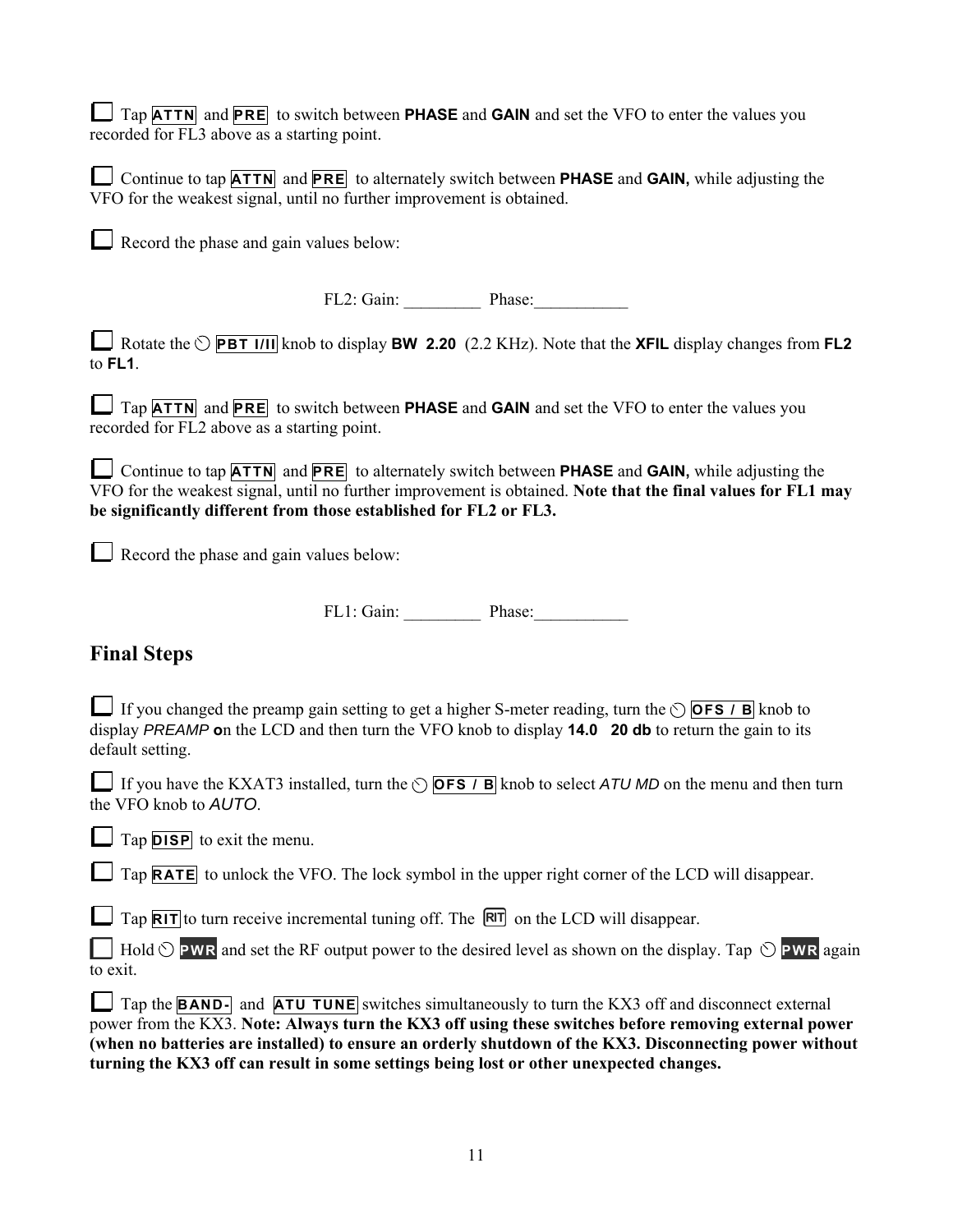If you installed the internal test antenna to use the internal 16MHz signal for calibrating, open the KX3 and carefully remove it.

- Be sure to tighten the screw on the battery retainer (see Figure 3, page 5).
- Remove the protective tape from the plug to the BNC connector and replace it in the RF board connector (see Figure 6) or, if installed, the KXAT3 connector (see Figure 7).



Figure 6. Connecting the Antenna Plug to the RF Board - No KXAT3 Installed.



Figure 7. Connecting Antenna Plug to KXAT3 Board.

Replace the batteries (if desired), close the case and tighten all four thumb screws.

Replace the KXPD3 paddles (if desired). Take care not to bend the connector pins in the KX3.

That completes the Calibration Procedure.